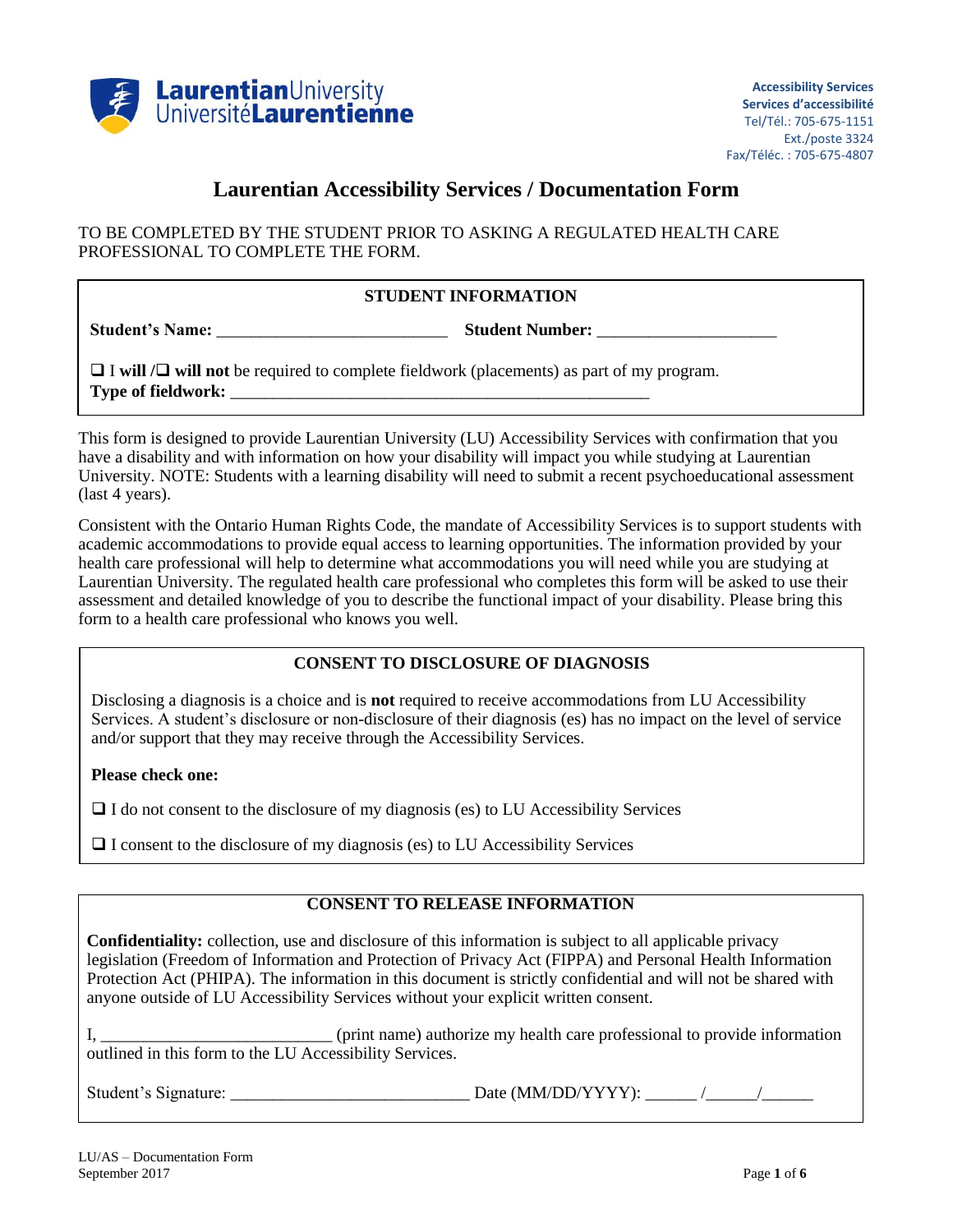

# **Accessibility Services / Documentation Form**

#### TO BE COMPLETED BY THE REGULATED HEALTH CARE PROFESSIONNAL

This student is requesting disability-related academic accommodations and supports while studying at Laurentian University. The Laurentian University (LU) Accessibility Services is seeking the following information:

- 1. Confirmation and verification that the student has a disability
- 2. Confirmation of functional limitations the student experiences directly related to their disability or health condition

We are accountable under the *Ontario Human Rights Code* to provide appropriate academic accommodations to students with disabilities. Academic accommodations are intended to level the playing field for students with disabilities while maintaining academic integrity. In order for the Accessibility Services to consider the request, the student is required to provide the University with documentation which is completed by a regulated health care professional who can determine the presence of a disability within their scope of practice.

**Note:** A diagnosis alone does not automatically mean disability-related academic accommodation is required. The provision of all appropriate academic accommodations and supports is assessed based on the impact of the disability on academic performance during the period for which the accommodation is being requested. We rely on your assessment and detailed knowledge of this student and their disability to provide us with a description of the current **functional limitations** that impact the student in the academic context. The information you provide, along with the information provided by the student, will be used by LU Accessibility Services to design an individualized accommodation plan.

For psychologists or psychological associates completing this form for a student with **a learning disability**, please attach a recent psychoeducational report (last 4 years).

Disclosing a diagnosis is not required to access accommodations from LU Accessibility Services. **You are asked to only provide a diagnosis with the student's consent on page one of this form**. Any information provided on this form will be kept strictly confidential and will not be shared with anyone outside of Accessibility Services without the student's written consent.

Please use the form that follows to identify the functional limitations that impact the student in the academic context.

If you have any questions regarding this documentation form, academic accommodations and supports at the postsecondary level or the services provided by our office, please feel free to contact us via telephone at 705-675-1151 extension 3324 or email at [AccessibilityServicesInfo@laurentian.ca](mailto:AccessibilityServicesInfo@laurentian.ca)

Thank you for completing this Documentation form.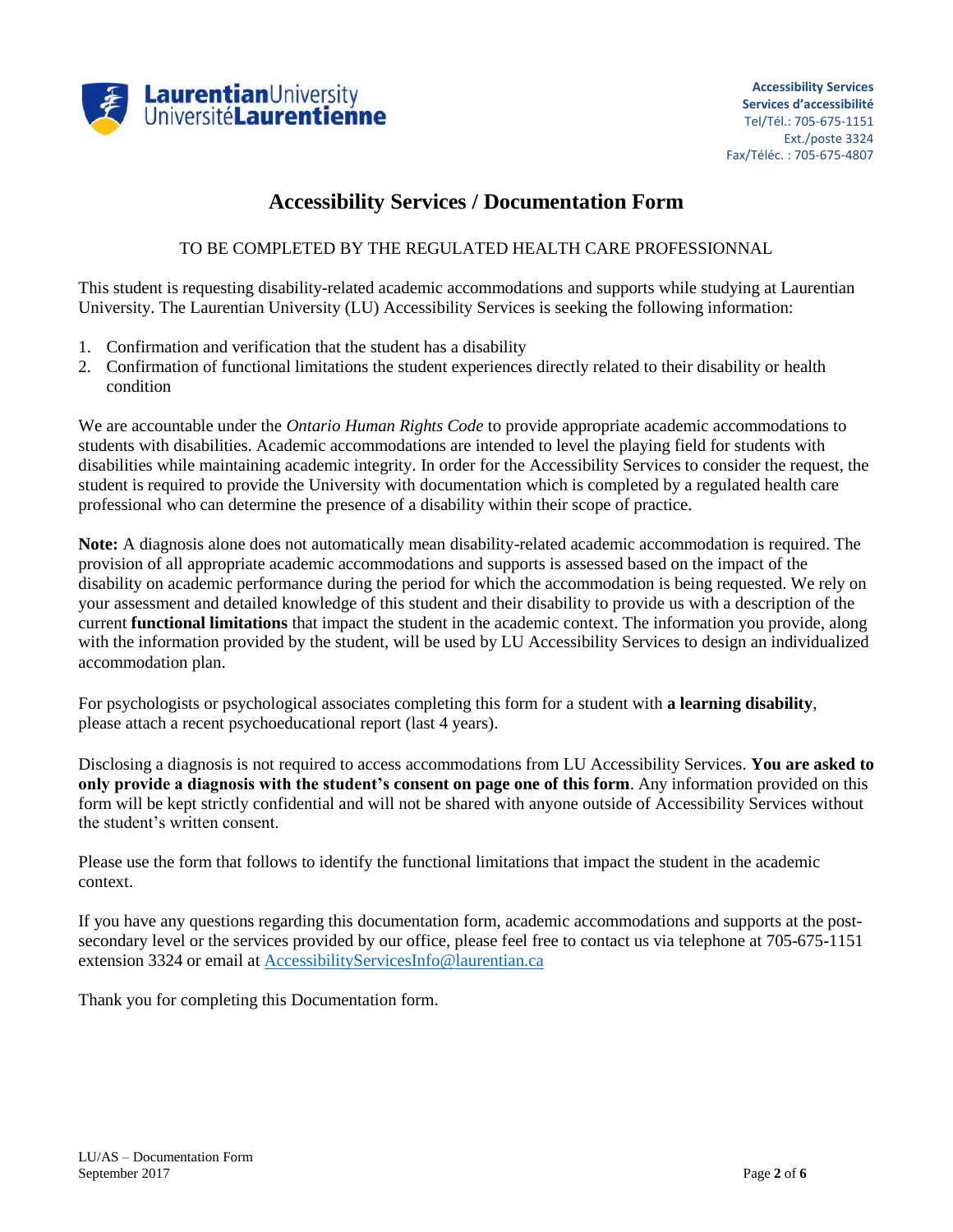#### **Disability Information**

The following criterion **must be met**: The student experiences functional limitations due to a disability or diagnosed health condition that impairs the student's academic functioning while pursuing post-secondary studies.

#### **Select one or more options as applicable:**

 Only If the **student has consented to the disclosure of their diagnosis (es)** on page 1 (one) of this Documentation form, please provide the current diagnosis (es)

\_\_\_\_\_\_\_\_\_\_\_\_\_\_\_\_\_\_\_\_\_\_\_\_\_\_\_\_\_\_\_\_\_\_\_\_\_\_\_\_\_\_\_\_\_\_\_\_\_\_\_\_\_\_\_\_\_\_\_\_\_\_\_\_\_\_\_\_\_\_\_\_\_\_\_\_\_\_\_\_\_\_\_\_\_\_\_\_ \_\_\_\_\_\_\_\_\_\_\_\_\_\_\_\_\_\_\_\_\_\_\_\_\_\_\_\_\_\_\_\_\_\_\_\_\_\_\_\_\_\_\_\_\_\_\_\_\_\_\_\_\_\_\_\_\_\_\_\_\_\_\_\_\_\_\_\_\_\_\_\_\_\_\_\_\_\_\_\_\_\_\_\_\_\_\_\_

- If the **student has not consented to the disclosure of their diagnosis (es)** on page 1 (one) of this Documentation form:
	- I confirm that a disability is present and this student requires academic accommodations and/or supports.

I confirm I am in the **process of assessing the student to determine the presence of a disability (ies)**.

The assessment will likely be completed by (MM/DD/YYYY) \_\_\_\_\_\_\_\_\_\_\_\_\_\_\_\_\_\_.

#### **Duration of Disability**

The designation of permanent disability has legal implications and is used in determining a student's eligibility for government programs.

| <b>Duration</b>                                                                  | <b>Accommodations recommended until</b><br>$(MM\text{-}DD\text{-}YYYY):$ |
|----------------------------------------------------------------------------------|--------------------------------------------------------------------------|
| Permanent disability<br>$\Box$                                                   | n/a                                                                      |
| Ongoing disability (chronic or episodic<br>◘<br>symptoms.) with unknown duration |                                                                          |
| Temporary disability<br>□                                                        |                                                                          |
| Diagnosis unconfirmed – needs further<br>◻<br>assessment                         |                                                                          |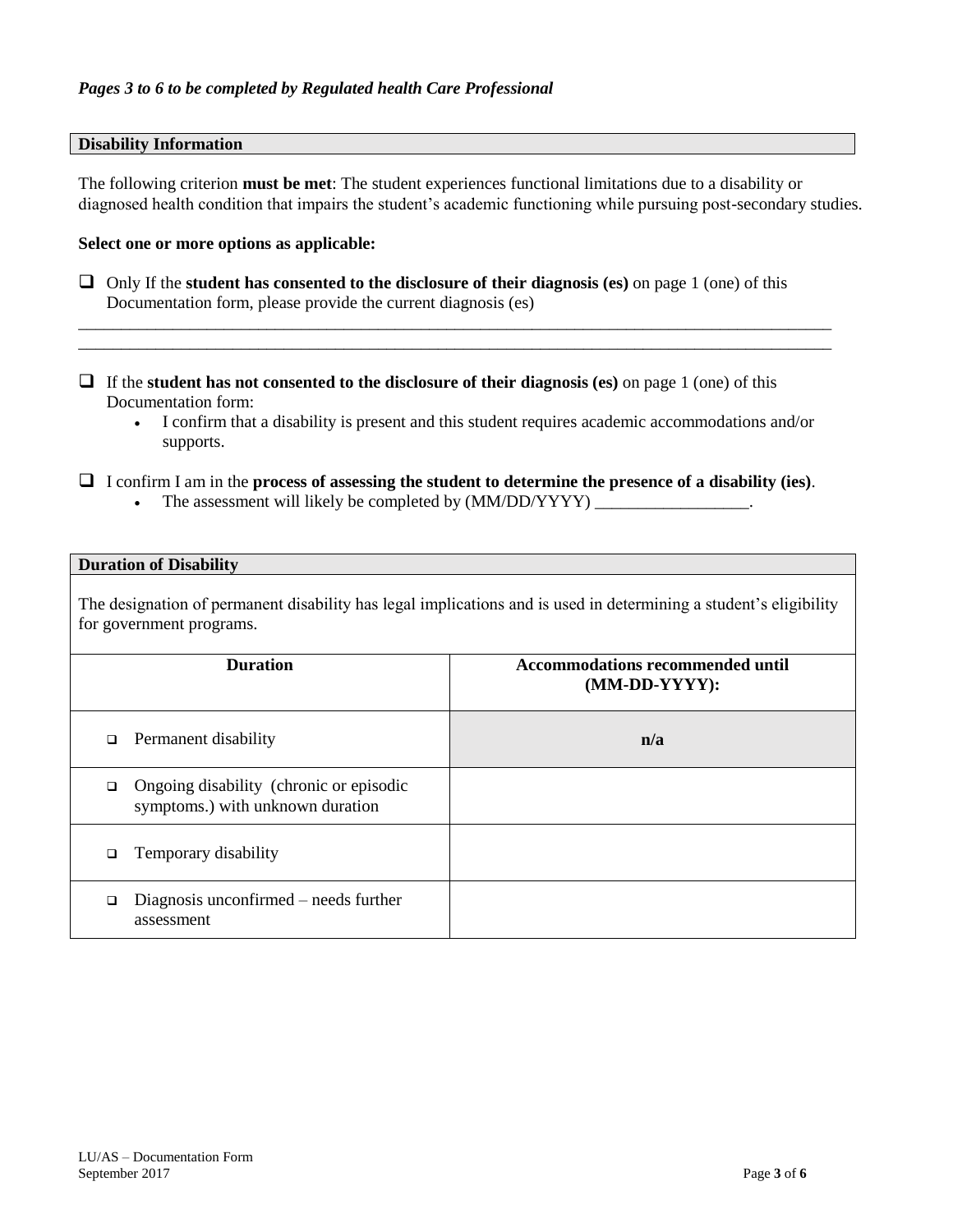## **Functional Limitations**

Using the following scale, please check all functional limitations caused by the disability and that impact the student in a post-secondary environment.

| COGNITIVE $\Box$ Not applicable                                                               | <b>No Impact</b> | Mild   | <b>Moderate</b> | <b>Severe</b> | <b>Cannot</b><br><b>Assess</b> |
|-----------------------------------------------------------------------------------------------|------------------|--------|-----------------|---------------|--------------------------------|
| Memory – Short term                                                                           | $\Box$           | $\Box$ | $\Box$          | $\Box$        | $\Box$                         |
| Memory – Long term                                                                            | $\Box$           | $\Box$ | $\Box$          | $\Box$        | $\Box$                         |
| Working memory (hold and manipulate<br>information)                                           | $\Box$           | □      | $\Box$          | □             | □                              |
| Maintain focus on academic tasks in a setting<br>with auditory distractions                   | $\Box$           | $\Box$ | $\Box$          | $\Box$        | □                              |
| Maintain focus on academic tasks in a setting<br>with visual distractions                     | $\Box$           | $\Box$ | $\Box$          | $\Box$        | $\Box$                         |
| Pay attention (e.g., lectures or exams) for up to 3<br>hours                                  | $\Box$           | $\Box$ | $\Box$          | $\Box$        | $\Box$                         |
| Take notes during lecture                                                                     | $\Box$           | $\Box$ | $\Box$          | $\Box$        | ▫                              |
| Time Management                                                                               | $\Box$           | $\Box$ | $\Box$          | $\Box$        | $\Box$                         |
| Organize, sequence and prioritize academic tasks                                              | $\Box$           | $\Box$ | $\Box$          | $\Box$        | $\Box$                         |
| Complete academic task within a given time<br>(e.g., in class assignment or timed evaluation) | $\Box$           | $\Box$ | $\Box$          | $\Box$        | □                              |
| Information processing                                                                        | $\Box$           | $\Box$ | $\Box$          | $\Box$        | $\Box$                         |
| Comments:                                                                                     |                  |        |                 |               |                                |

| <b>COMMUNICATION</b> $\Box$ Not applicable     | <b>No Impact</b> | Mild   | <b>Moderate</b> | <b>Severe</b> | <b>Cannot</b><br><b>Assess</b> |
|------------------------------------------------|------------------|--------|-----------------|---------------|--------------------------------|
| Organize and communicate ideas in written form | $\Box$           | $\Box$ | $\Box$          | $\Box$        | □                              |
| Organize and communicate ideas verbally        | ❏                | □      | $\Box$          | $\Box$        |                                |
| Present orally to a group or class             | ❏                | $\Box$ | $\Box$          | $\Box$        |                                |
| Participate in large class                     | ❏                | $\Box$ | $\Box$          | $\Box$        |                                |
| Participate in small group or lab activities   | □                | $\Box$ | □               | $\Box$        |                                |
| Comments:                                      |                  |        |                 |               |                                |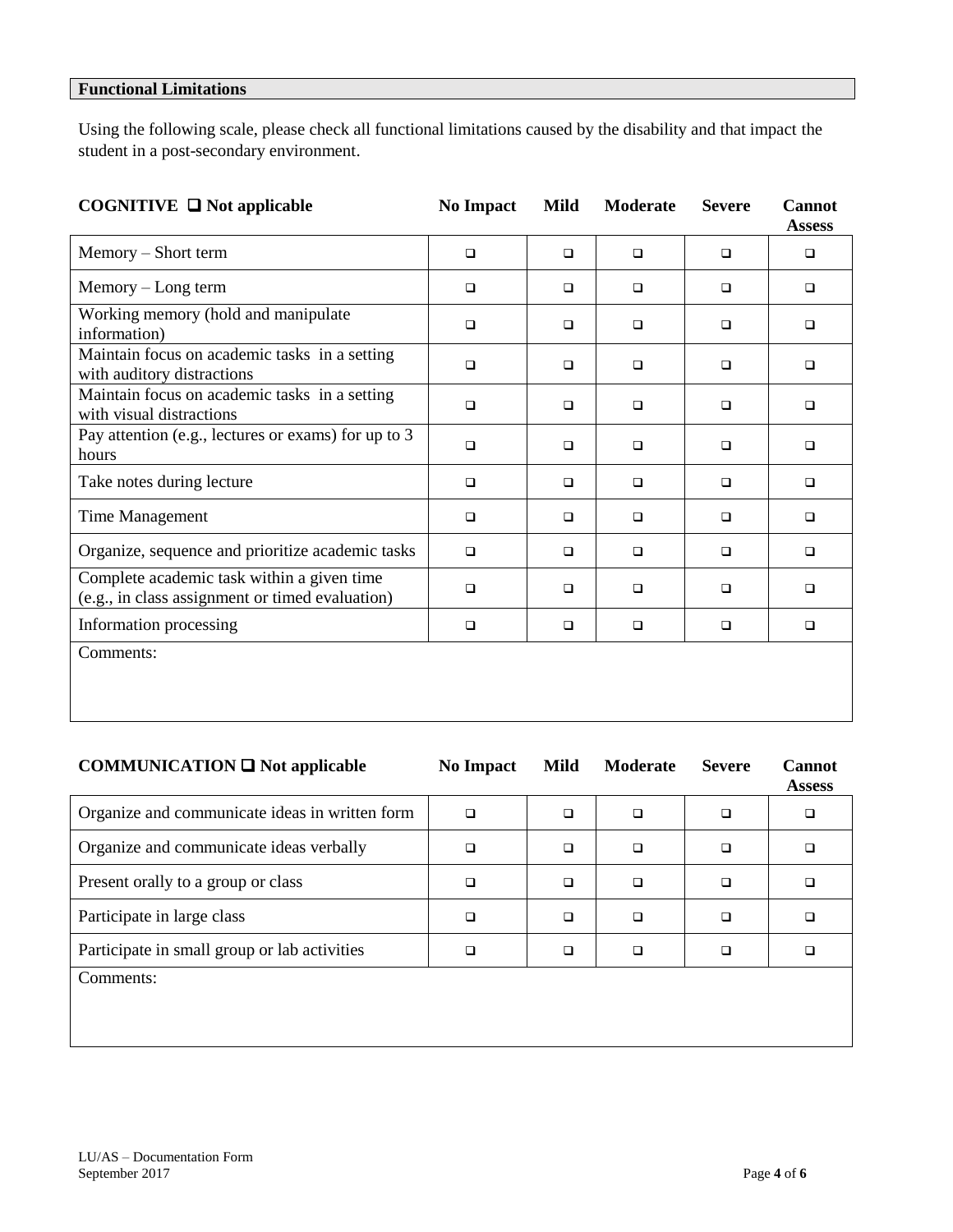| SOCIAL/EMOTIONAL $\Box$ Not applicable                                                                  | <b>No Impact</b> | Mild   | <b>Moderate</b> | <b>Severe</b> | <b>Cannot</b><br><b>Assess</b> |
|---------------------------------------------------------------------------------------------------------|------------------|--------|-----------------|---------------|--------------------------------|
| Effectively read social cues                                                                            | □                | $\Box$ | $\Box$          | □             | □                              |
| Emotional regulation (e.g., while interacting with<br>others in class, accepting constructive feedback) | □                | $\Box$ | $\Box$          | $\Box$        |                                |
| Participate in group work (e.g., assignments, lab<br>activities)                                        | □                | $\Box$ | $\Box$          | $\Box$        |                                |
| Participate in classroom settings                                                                       | □                | $\Box$ | $\Box$          | $\Box$        |                                |
| Comments:                                                                                               |                  |        |                 |               |                                |

| <b>PHYSICAL</b> $\Box$ Not applicable                                             | <b>No Impact</b> | Mild   | <b>Moderate</b> | <b>Severe</b> | <b>Cannot</b><br><b>Assess</b> |
|-----------------------------------------------------------------------------------|------------------|--------|-----------------|---------------|--------------------------------|
| Mobility (e.g., walk to, from and between<br>classes)                             | □                | $\Box$ | $\Box$          | ❏             | □                              |
| Fine motor skills e.g., manipulate fine objects<br>like test tube in lab setting) | $\Box$           | $\Box$ | $\Box$          | $\Box$        | $\Box$                         |
| Gross motor skills (e.g. lift, carry, bend,.)                                     | □                | $\Box$ | $\Box$          | $\Box$        | $\Box$                         |
| Handwrite for up to 3 hours                                                       | □                | $\Box$ | $\Box$          | $\Box$        | $\Box$                         |
| Sit for up to 3 hours (class, exam, lab)                                          | □                | $\Box$ | $\Box$          | $\Box$        | $\Box$                         |
| Stand up for up to 3 hours (lab)                                                  | □                | $\Box$ | $\Box$          | □             | □                              |
| Comments:                                                                         |                  |        |                 |               |                                |

| <b>OTHER <math>\Box</math></b> Not applicable |                 | <b>No Impact</b> | <b>Mild</b> | Moderate | <b>Severe</b> | <b>Cannot</b><br><b>Assess</b> |
|-----------------------------------------------|-----------------|------------------|-------------|----------|---------------|--------------------------------|
|                                               | Please describe | $\Box$           | $\Box$      | $\Box$   | $\Box$        | $\Box$                         |
| Sensory                                       |                 | $\Box$           | $\Box$      | $\Box$   | $\Box$        | $\Box$                         |
| Hearing                                       |                 | $\Box$           | $\Box$      | $\Box$   | $\Box$        | $\Box$                         |
| Visual                                        |                 | $\Box$           | $\Box$      | $\Box$   | $\Box$        | $\Box$                         |
| Speech                                        |                 | $\Box$           | $\Box$      | $\Box$   | $\Box$        | $\Box$                         |
|                                               |                 | $\Box$           | $\Box$      | $\Box$   | $\Box$        | $\Box$                         |
| Comments:                                     |                 |                  |             |          |               |                                |
|                                               |                 |                  |             |          |               |                                |